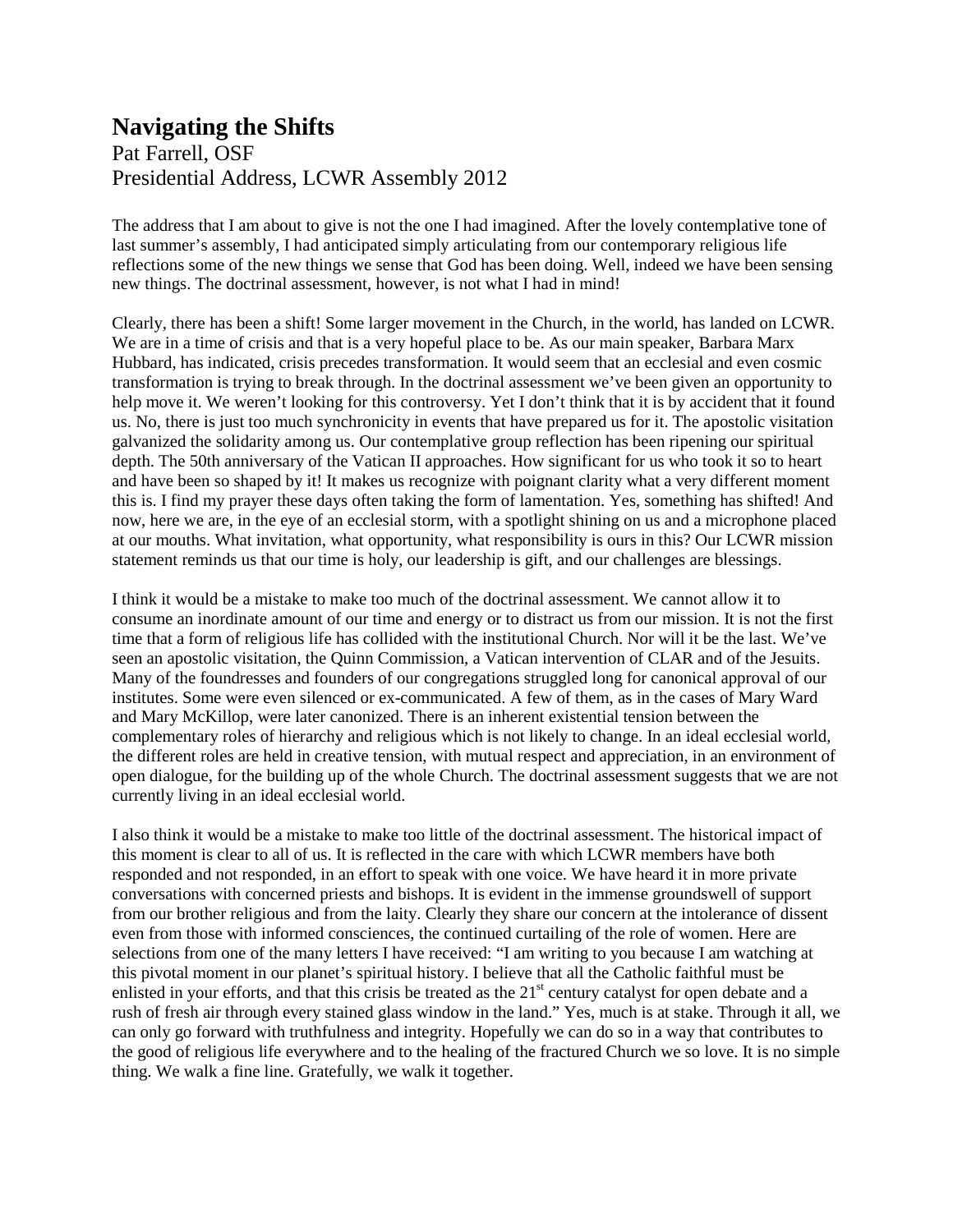In the context of Barbara Marx Hubbard's presentation, it is easy to see this LCWR moment as a microcosm of a world in flux. It is nested within the very large and comprehensive paradigm shift of our day. The cosmic breaking down and breaking through we are experiencing gives us a broader context. Many institutions, traditions, and structures seem to be withering. Why? I believe the philosophical underpinnings of the way we've organized reality no longer hold. The human family is not served by individualism, patriarchy, a scarcity mentality, or competition. The world is outgrowing the dualistic constructs of superior/inferior, win/lose, good/bad, and domination/submission. Breaking through in their place are equality, communion, collaboration, synchronicity, expansiveness, abundance, wholeness, mutuality, intuitive knowing, and love.

This shift, while painful, is good news! It heralds a hopeful future for our Church and our world. As a natural part of evolutionary advance, it in no way negates or undervalues what went before. Nor is there reason to be fearful of the cataclysmic movements of change swirling around us. We only need to recognize the movement, step into the flow, and be carried by it. Indeed, all creation is groaning in one great act of giving birth. The Spirit of God still hovers over the chaos. This familiar poem of Christopher Fry captures it:

> "The human heart can go the length of God. Cold and dark, it may be But this is no winter now. The frozen misery of centuries cracks, breaks, begins to move. The thunder is the thunder of the floes. The thaw, the flood, the up-start spring. Thank God, our time is now When wrong comes up to face us everywhere Never to leave until we take The greatest stride of soul that people ever took Affairs are now soul-size. The enterprise is exploration into God…" – Christopher Fry, *A Sleep of Prisoners*

I would like to suggest a few ways for us to navigate the large and small changes we are undergoing. God is calling to us from the future. I believe we are being readied for a fresh inbreaking of the Reign of God. What can prepare us for that? Perhaps there are answers within our own spiritual DNA. Tools that have served us through centuries of religious life are, I believe, still a compass to guide us now. Let us consider a few, one by one.

#### **How can we navigate the shifts? Through contemplation.**

How else can we go forward except from a place of deep prayer? Our vocations, our lives, begin and end in the desire for God. We have a lifetime of being lured into union with divine Mystery. That Presence is our truest home. The path of contemplation we've been on together is our surest way into the darkness of God's leading. In situations of impasse, it is only prayerful spaciousness that allows what wants to emerge to manifest itself. We are at such an impasse now. Our collective wisdom needs to be gathered. It germinates in silence, as we saw during the six weeks following the issuing of the mandate from the Congregation of the Doctrine of the Faith. We wait for God to carve out a deeper knowing in us. With Jan Richardson we pray: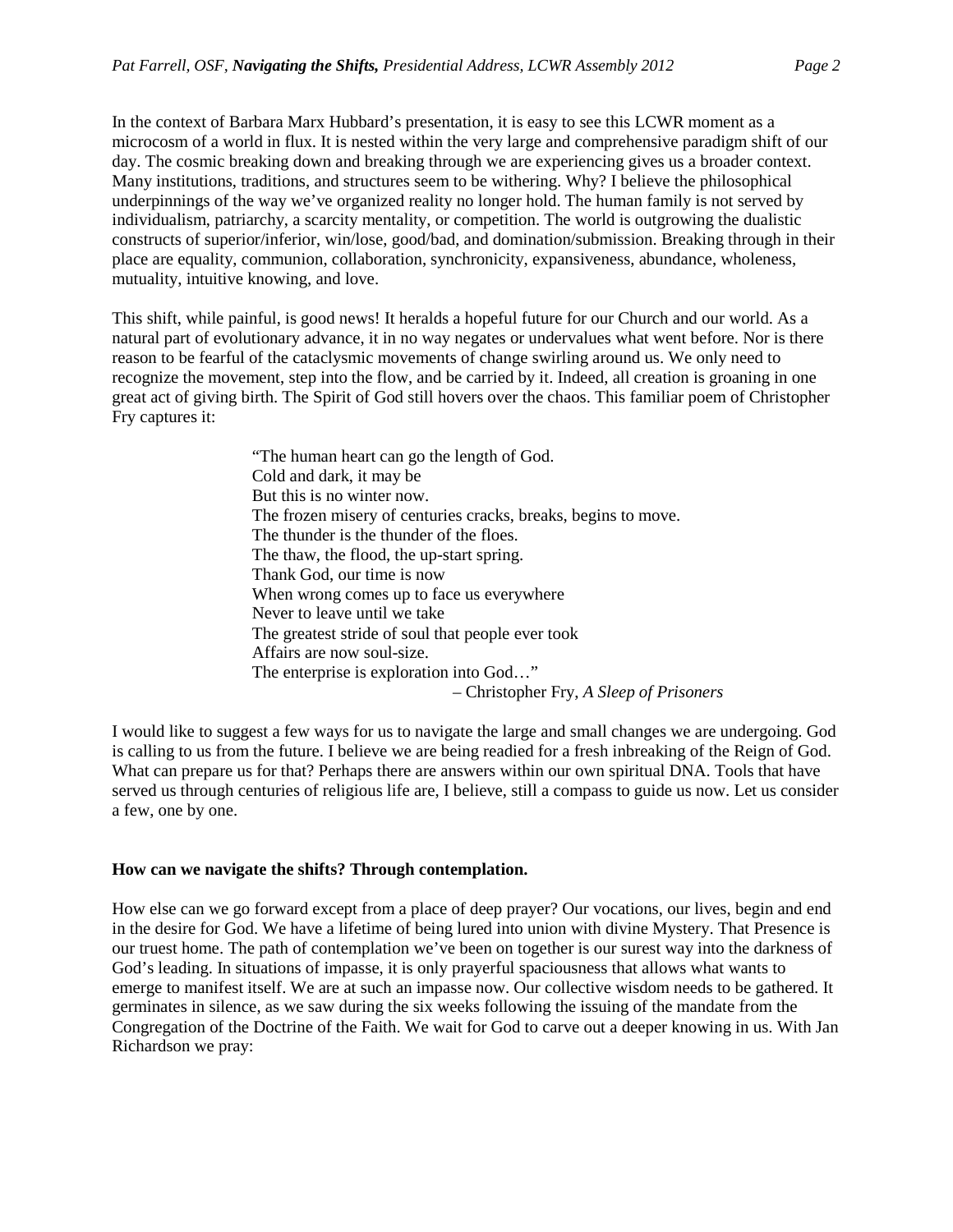"You hollow us out, God, so that we may carry you, and you endlessly fill us only to be emptied again. Make smooth our inward spaces and sturdy, that we may hold you with less resistance and bear you with deeper grace."

Here is one image of contemplation: the prairie. The roots of prairie grass are extraordinarily deep. Prairie grass actually enriches the land. It produced the fertile soil of the Great Plains. The deep roots aerate the soil and decompose into rich, productive earth. Interestingly, a healthy prairie needs to be burned regularly. It needs the heat of the fire and the clearing away of the grass itself to bring the nutrients from the deep roots to the surface, supporting new growth. This burning reminds me of a similar image. There is a kind of Eucalyptus tree in Australia whose seeds cannot germinate without a forest fire. The intense heat cracks open the seed and allows it to grow. Perhaps with us, too, there are deep parts of ourselves activated only when more shallow layers are stripped away. We are pruned and purified in the dark night. In both contemplation and conflict we are mulched into fertility. As the burning of the prairie draws energy from the roots upward and outward, contemplation draws us toward fruitful action. It is the seedbed of a prophetic life. Through it, God shapes and strengthens us for what is needed now**.**

#### **How can we navigate the shifts? With a prophetic voice**

The vocation of religious life is prophetic and charismatic by nature, offering an alternate lifestyle to that of the dominant culture. The call of Vatican II, which we so conscientiously heeded, urged us to respond to the signs of our times. For fifty years women religious in the United States have been trying to do so, to be a prophetic voice. There is no guarantee, however, that simply by virtue of our vocation we can be prophetic. Prophecy is both God's gift as well as the product of rigorous asceticism. Our rootedness in God needs to be deep enough and our read on reality clear enough for us to be a voice of conscience.

It is usually easy to recognize the prophetic voice when it is authentic. It has the freshness and freedom of the Gospel: open, and favoring the disenfranchised. The prophetic voice dares the truth. We can often hear in it a questioning of established power, and an uncovering of human pain and unmet need. It challenges structures that exclude some and benefit others. The prophetic voice urges action and a choice for change.

Considering again the large and small shifts of our time, what would a prophetic response to the doctrinal assessment look like? I think it would be humble, but not submissive; rooted in a solid sense of ourselves, but not self-righteous; truthful, but gentle and absolutely fearless. It would ask probing questions. Are we being invited to some appropriate pruning, and would we open to it? Is this doctrinal assessment process an expression of concern or an attempt to control? Concern is based in love and invites unity. Control through fear and intimidation would be an abuse of power. Does the institutional legitimacy of canonical recognition empower us to live prophetically? Does it allow us the freedom to question with informed consciences? Does it really welcome feedback in a Church that claims to honor the *sensus fidelium, the sense of the faithful*? In the words of Bob Beck, "A social body without a mechanism for registering dissent is like a physical body that cannot feel pain. There is no way to get feedback that says that things are going wrong. Just as a social body that includes little more than dissent is as disruptive as a physical body that is in constant pain. Both need treatment."

When I think of the prophetic voice of LCWR, specifically, I recall the statement on civil discourse from our 2011 assembly. In the context of the doctrinal assessment, it speaks to me now in a whole new way. St. Augustine expressed what is needed for civil discourse with these words:

"Let us, on both sides, lay aside all arrogance. Let us not, on either side, claim that we have already discovered the truth. Let us seek it together as something which is known to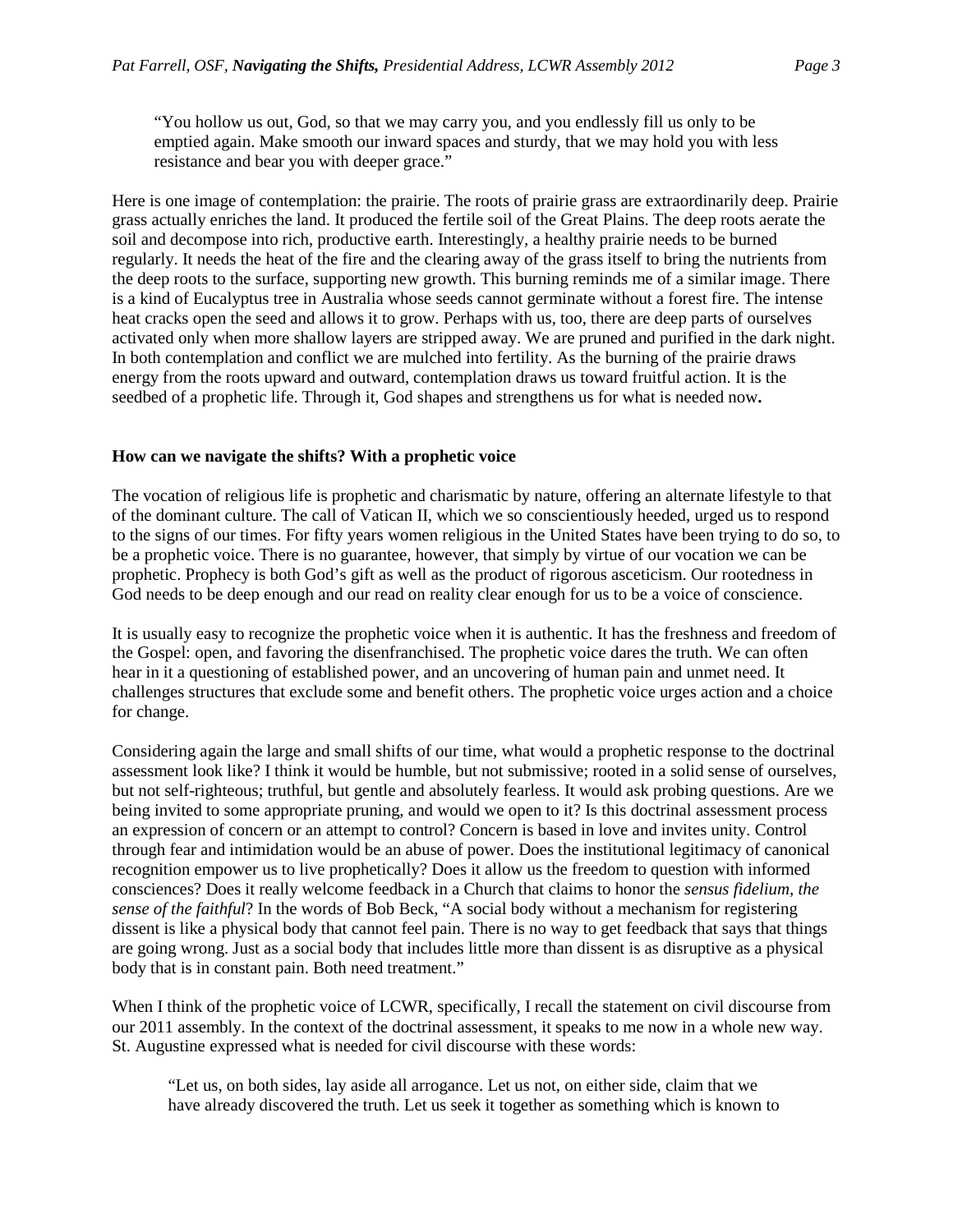neither of us. For then only may we seek it, lovingly and tranquilly, if there be no bold presumption that it is already discovered and possessed."

In a similar vein, what would a prophetic response to the larger paradigm shifts of our time look like? I hope it would include both openness and critical thinking, while also inspiring hope. We can claim the future we desire and act from it now. To do this takes the discipline of choosing where to focus our attention. If our brains, as neuroscience now suggests, take whatever we focus on as an invitation to make it happen, then the images and visions we live with matter a great deal. So we need to actively engage our imaginations in shaping visions of the future. Nothing we do is insignificant. Even a very small conscious choice of courage or of conscience can contribute to the transformation of the whole. It might be, for instance, the decision to put energy into that which seems most authentic to us, and withdraw energy and involvement from that which doesn't. This kind of intentionality is what Joanna Macy calls active hope. It is both creative and prophetic. In this difficult, transitional time, the future is in need of our imagination and our hopefulness. In the words of the French poet Rostand:

"It is at night that it is important to believe in the light; one must force the dawn to be borne by believing in it."

## **How can we navigate the shifts? Through solidarity with the marginalized.**

We cannot live prophetically without proximity to those who are vulnerable and marginalized. First of all, that is where we belong. Our mission is to give ourselves away in love, particularly to those in greatest need. This is who we are as women religious. But also, the vantage point of marginal people is a privileged place of encounter with God, whose preference is always for the outcast. There is important wisdom to be gleaned from those on the margins. Vulnerable human beings put us more in touch with the truth of our limited and messy human condition, marked as it is by fragility, incompleteness, and inevitable struggle. The experience of God from that place is one of absolutely gratuitous mercy and empowering love. People on the margins who are less able to and less invested in keeping up appearances, often have an uncanny ability to name things as they are. Standing with them can help situate us in the truth and helps keep us honest. We need to see what they see in order to be prophetic voices for our world and Church, even as we struggle to balance our life on the periphery with fidelity to the center.

Collectively women religious have immense and varied experiences of ministry at the margins. Has it not been the privilege of our lives to stand with oppressed peoples? Have they not taught us what they have learned in order to survive: resiliency, creativity, solidarity, the energy of resistance, and joy? Those who live daily with loss can teach us how to grieve and how to let go. They also help us see when letting go is not enough. There are structures of injustice and exclusion that need to be unmasked and systematically removed. I offer this image of active dismantling. These pictures were taken in Suchitoto, El Salvador the day of celebration of the peace accords. That morning, people came out of their homes with sledge hammers and began to knock down the bunkers, to dismantle the machinery of war.

#### **How can we navigate the shifts? Through community**

Religious have navigated many shifts over the years because we've done it together. We find such strength in each other! In the last fifty years since Vatican II our way of living community has shifted dramatically. It has not been easy and continues to evolve, within the particular US challenge of creating community in an individualistic culture. Nonetheless, we have learned invaluable lessons.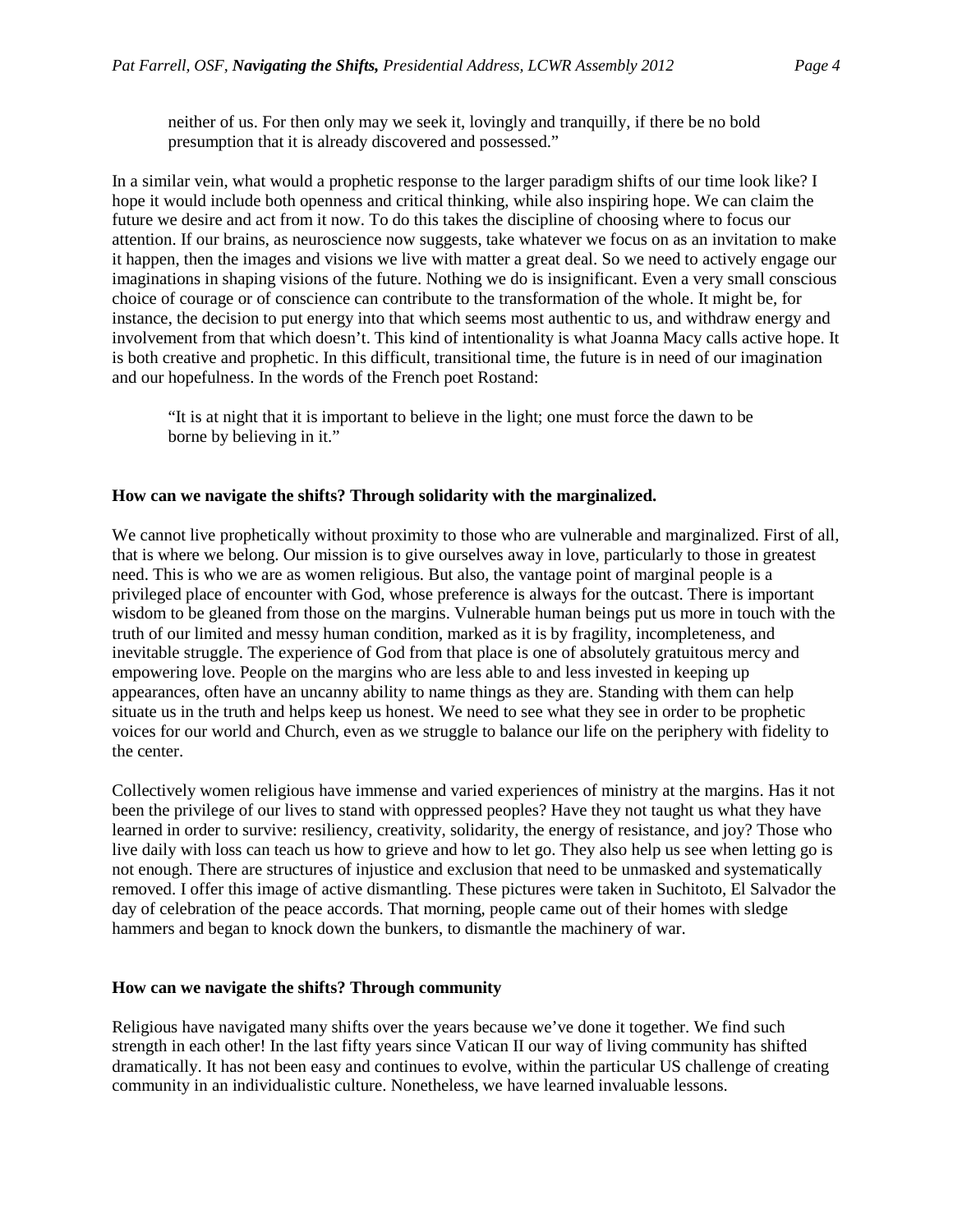We who are in positions of leadership are constantly challenged to honor a wide spectrum of opinions. We have learned a lot about creating community from diversity, and about celebrating differences. We have come to trust divergent opinions as powerful pathways to greater clarity. Our commitment to community compels us to do that, as together we seek the common good.

We have effectively moved from a hierarchically structured lifestyle in our congregations to a more horizontal model. It is quite amazing, considering the rigidity from which we evolved. The participative structures and collaborative leadership models we have developed have been empowering, lifegiving. These models may very well be the gift we now bring to the Church and the world.

From an evolved experience of community, our understanding of obedience has also changed. This is of particular importance to us as we discern a response to the doctrinal assessment. How have we come to understand what free and responsible obedience means? A response of integrity to the mandate needs to come out of our own understanding of creative fidelity. Dominican Judy Schaefer has beautifully articulated theological underpinnings of what she calls "obedience in community" or "attentive discipleship." They reflect our post-Vatican II lived experience of communal discernment and decision making as a faithful form of obedience. She says: "Only when all participate actively in attentive listening can the community be assured that it has remained open and obedient to the fullness of God's call and grace in each particular moment in history." Isn't that what we have been doing at this assembly? Community is another compass as we navigate our way forward. Our world has changed. I celebrate that with you through the poetic words of Alice Walker, from her book entitled *Hard Times Require Furious Dancing*:

The World Has Changed

The world has changed: Wake up & smell the possibility. The world has changed: It did not change without your prayers without your determination to believe in liberation & kindness; without your dancing through the years that had no beat.

The world has changed: It did not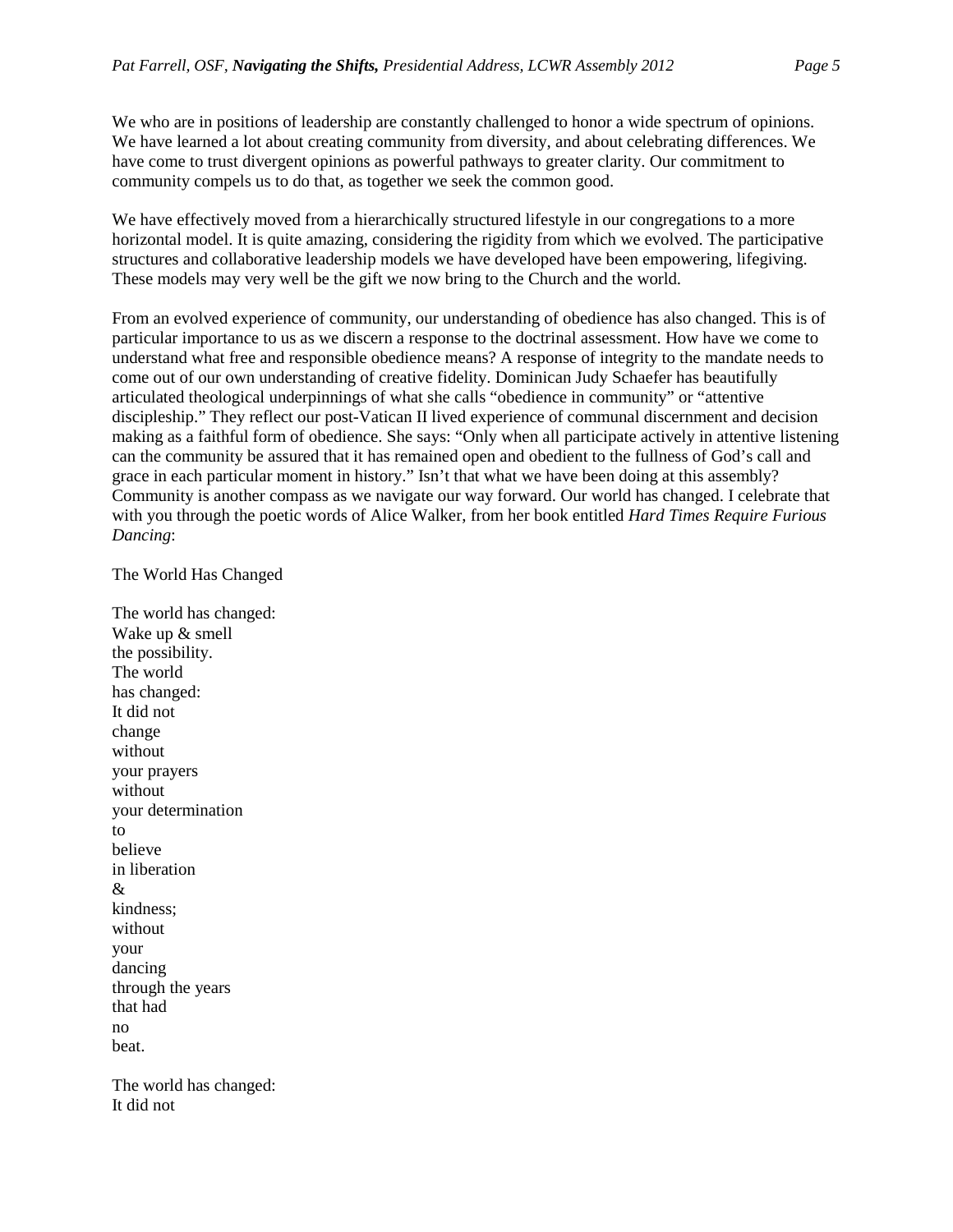change without your numbers your fierce love of self & cosmos it did not change without your strength. The world has

changed: Wake up! Give yourself the gift of a new day.

## **How can we navigate the shifts? Non-violently**

The breaking down and breaking through of massive paradigm shift is a violent sort of process. It invites the inner strength of a non-violent response. Jesus is our model in this. His radical inclusivity incited serious consequences. He was violently rejected as a threat to the established order. Yet he defined no one as enemy and loved those who persecuted him. Even in the apparent defeat of crucifixion, Jesus was no victim. He stood before Pilate declaring his power to lay down his life, not to have it taken from him.

What, then, does non-violence look like for us? It is certainly not the passivity of the victim. It entails resisting rather than colluding with abusive power. It does mean, however, accepting suffering rather than passing it on. It refuses to shame, blame, threaten or demonize. In fact, non-violence requires that we befriend our own darkness and brokenness rather than projecting it onto another. This, in turn, connects us with our fundamental oneness with each other, even in conflict. Non-violence is creative. It refuses to accept ultimatums and dead-end definitions without imaginative attempts to reframe them. When needed, I trust we will name and resist harmful behavior, without retaliation. We can absorb a certain degree of negativity without drama or fanfare, choosing not to escalate or lash out in return. My hope is that at least some measure of violence can stop with us.

Here I offer the image of a lightning rod. Lightning, the electrical charge generated by the clash of cold and warm air, is potentially destructive to whatever it strikes. A lightning rod draws the charge to itself, channels and grounds it, providing protection. A lightning rod doesn't hold onto the destructive energy but allows it to flow into the earth to be transformed.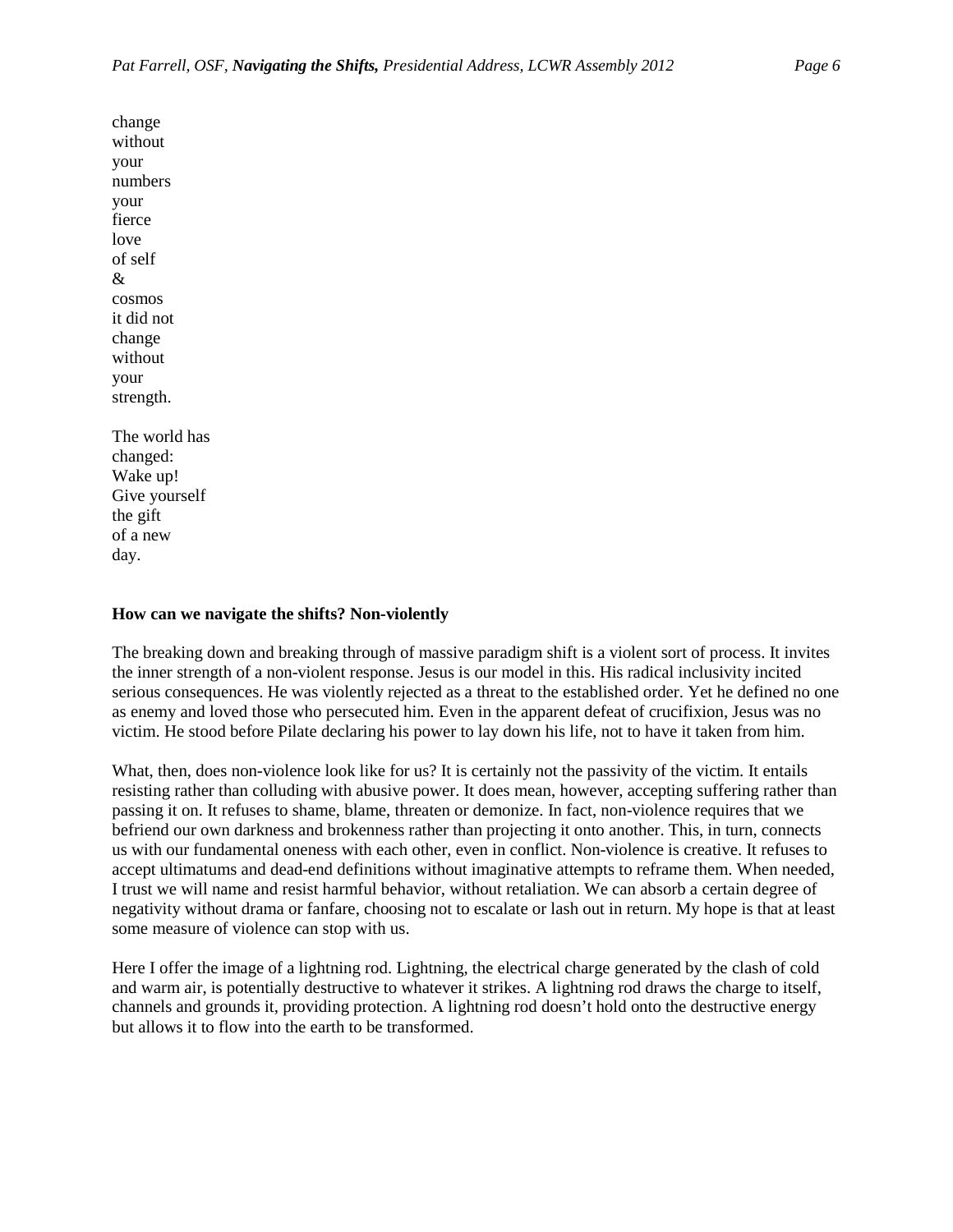#### **How can we navigate the shifts? By living in joyful hope**

Joyful hope is the hallmark of genuine discipleship. We look forward to a future full of hope, in the face of all evidence to the contrary. Hope makes us attentive to signs of the inbreaking of the Reign of God. Jesus describes that coming reign in the parable of the mustard seed.

Let us consider for a moment what we know about mustard. Though it can also be cultivated, mustard is an invasive plant, essentially a weed. The image you see is a variety of mustard that grows in the Midwest. Some exegetes tell us that when Jesus talks about the tiny mustard seed growing into a tree so large that the birds of the air come and build their nest in it, he is probably joking. To imagine birds building nests in the floppy little mustard plant is laughable. It is likely that Jesus' real meaning is something like *Look, don't imagine that in following me you're going to look like some lofty tree. Don't expect to be Cedars of Lebanon or anything that looks like a large and respectable empire. But even the floppy little mustard plant can support life.* Mustard, more often than not, is a weed. Granted, it's a beautiful and medicinal weed. Mustard is flavorful and has wonderful healing properties. It can be harvested for healing, and its greatest value is in that. But mustard is usually a weed. It crops up anywhere, without permission. And most notably of all, it is uncontainable. It spreads prolifically and can take over whole fields of cultivated crops. You could even say that this little nuisance of a weed was illegal in the time of Jesus. There were laws about where to plant it in an effort to keep it under control.

Now, what does it say to us that Jesus uses this image to describe the Reign of God? Think about it. We can, indeed, live in joyful hope because there is no political or ecclesiastical herbicide that can wipe out the movement of God's Spirit. Our hope is in the absolutely uncontainable power of God. We who pledge our lives to a radical following of Jesus can expect to be seen as pesty weeds that need to be fenced in. If the weeds of God's Reign are stomped out in one place they will crop up in another. I can hear, in that, the words of Archbishop Oscar Romero "If I am killed, I will arise in the Salvadoran people."

And so, we live in joyful hope, willing to be weeds one and all. We stand in the power of the dying and rising of Jesus. I hold forever in my heart an expression of that from the days of the dictatorship in Chile: "Pueden aplastar algunas flores, pero no pueden detener la primavera." "They can crush a few flowers but they can't hold back the springtime."

#### CITED SOURCES

- Robert Beck, *Homily: Fifteenth Sunday in Ordinary Time, July 15, 2012.* Mount St. Francis, Dubuque, Iowa.
- Michael W. Blastic, OFM Conv, "Contemplation and Compassion: A Franciscan Ministerial Spirituality." *Spirit and Life, Franciscan Leadership in Ministry.* Volume 7. St. Bonaventure, NY: Franciscan Institute, 1997, 149-177.
- Judy Cannato, *Field of Compassion: How the New Cosmology is Transforming Spiritual Life.* Notre Dame, IN: Sorin Books, 2010.
- Barbara Marx Hubbard, *Conscious Evolution: Awakening the Power of Our Social Potential.* Novato, CA: New World Library, 1998.
- Joanna Macy and Chris Johnstone, *Active Hope: How to Face the Mess We're in without Going Crazy.* Novato, CA: New World Library, 2012.